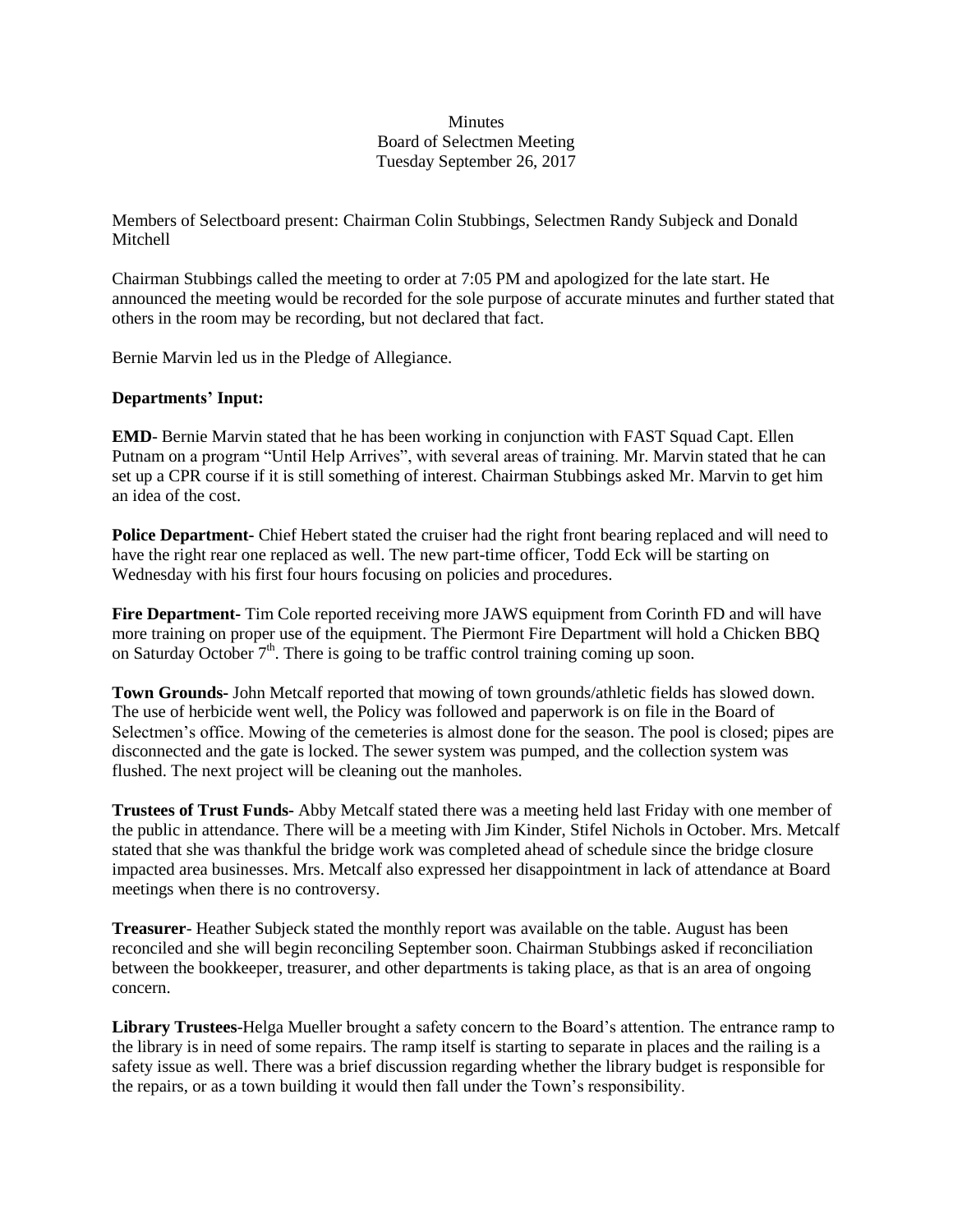**Bookkeeper/Assessing Clerk-** Susan Belyea submitted the completed MS-1 for the Board to review and sign. Ms. Belyea stated she has been working on inputting the Revenues and Expenses, Encumbrances are next. Chairman Stubbings stated he had a report of inventory penalties showing only 8 have been removed. Ms. Belyea stated she must have done something wrong in processing them and will look into it. Chairman Stubbings reminded they have to be processed prior to running the tax bills.

There will be a Sewer District Advisory Committee meeting on Monday, October 2<sup>nd</sup> at 7 PM.

**Administrative Assistant-** Jen Rugar stated she and Frank Rodimon attended training last week in Littleton regarding accessing and using the portal set up by FEMA.

**DOL Inspection** – Chief Hebert reviewed a list of deficiencies he had noted during the inspection on September  $19<sup>th</sup>$ . Once we receive the official letter from DOL, we will have 30 days to comply. Several items on the list have been addressed by the department heads already. There was a discussion regarding clutter in the town offices and the lack of sufficient storage areas. There was a brief discussion regarding storage options and the need for a need building in the future.

**Manifest**- The Board reviewed and signed the manifest.

**Financials**- There was a brief discussion regarding the financial reports provided by Susan Belyea, Bookkeeper/Assessing Clerk. Chairman Stubbings stated they will be looked at during the Work Session next week.

**Sewer Tax Warrant**- The warrant will need to reflect the recent changes in O & M sewer user fees. There was a brief discussion regarding using some of the excess funds to offset the sewer user tax bills. The Board would like a recommendation from the Sewer District Advisory Committee meeting scheduled for October  $2<sup>nd</sup>$  so the second billing Sewer Tax Warrant can be signed at the Work Session on Thursday October  $5<sup>th</sup>$ .

**Additional Items**- Chairman Stubbings added the following:

Budget season is almost here. Budget meetings will begin during the second week of October.

Audit- Chairman Stubbings stated that there have been no new requests for documents that he is aware of.

Barton Road Bridge Project- Chairman Stubbings reported there are invoices and copies of checks that he still needs to complete the final reimbursement request for this project.

As discussed during the Work Session held on September 21, 2017, Peter Labounty was asked by Orford's Energy Committee to participate in the Vital Communities' Weatherization Projects. Chairman Stubbings signed the Municipal Representative Form that had been provided to the Board.

**Public Input**- **John Metcalf:** Thank you to Jamie, Liz and Homer Kingsbury and several other dads and moms that helped with a successful Little League Majors season.

Thank you to Matt & Joanne Hogan for the past several years of keeping the section behind the Town's old water box mowed and looking very nice.

Thank you to Bob Lang and Ernie Hartley for staining the dugouts at the athletic field. It looks great! Mr. Metcalf stated people like the aforementioned are, in his opinion, what Piermont and most people in it are about.